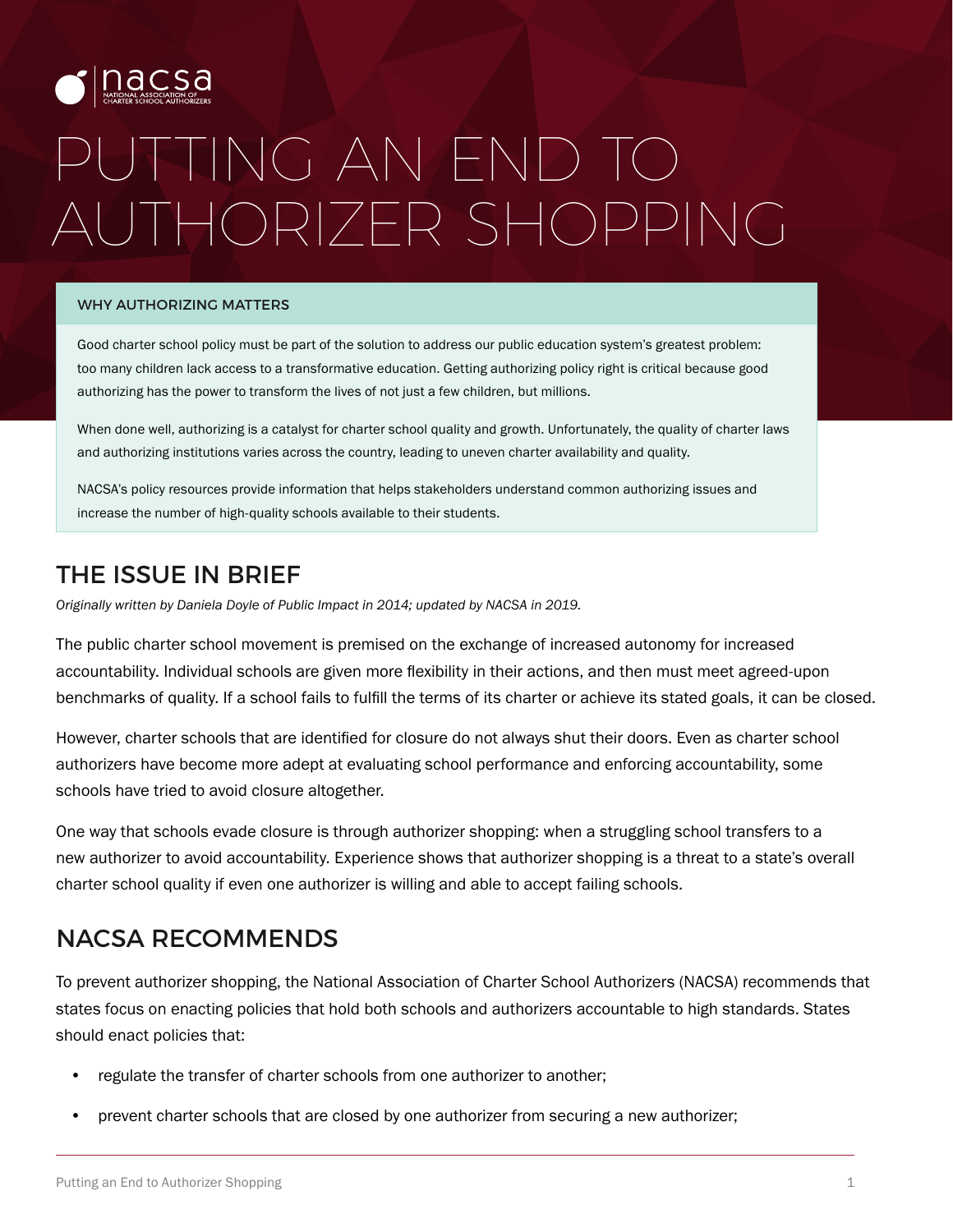

• strengthen the authorizing laws that hold authorizers accountable for their actions. This starts with clearly defined standards and expectations for authorizers and includes regular authorizer reporting, evaluation, and, when necessary, sanctioning of failing authorizers.

These policy changes can be bolstered by collaboration among authorizers and increased public transparency. Authorizers should complement state policy directives by sharing information on schools and operators among themselves to ensure that school quality drives decision making. In addition, research, policy, and advocacy organizations should publicly share data that will identify and illustrate problems when they exist; these organizations should also explicitly call on authorizers to account for their actions.

#### THE PROBLEM OF AUTHORIZER SHOPPING

Authorizer shopping occurs when a low-performing charter school attempts to transfer to a new authorizer to avoid accountability measures—usually school closure.

Depending on the jurisdiction, a school can change authorizers in one of two ways:

- 1. A school can let its current contract expire or be formally non-renewed or revoked and pursue a successive new school contract with a new authorizer. In this scenario, the failed charter school's existing contract is terminated, but a new charter contract from the new authorizer enables the school to remain open.
- 2. A school can transfer to a new authorizer during its charter term. This happens as it becomes clear, through regular school-level performance reports or other authorizer action, that the school will likely fail to uphold the terms of its charter, and its authorizer will revoke or not renew its contract. The new authorizer assumes responsibility for the school during the remainder of its charter term and is responsible for the subsequent renewal, which will likely be granted, despite evidence of failed performance.

#### WHY IT HAPPENS

Why would an authorizer choose to receive and sponsor a low-performing charter school?

- 1. The absence of clear expectations for authorizers: While NACSA's *Principles & Standards for Quality Charter School Authorizing* outlines the attributes of a high-quality authorizer, state policy too often provides little guidance on this topic. This leaves authorizers to set widely varying standards for their schools and their own actions.
- 2. Financial incentives to authorize more schools: For some authorizers, keeping and adding schools to their portfolios offers financial benefits that outweigh school performance considerations.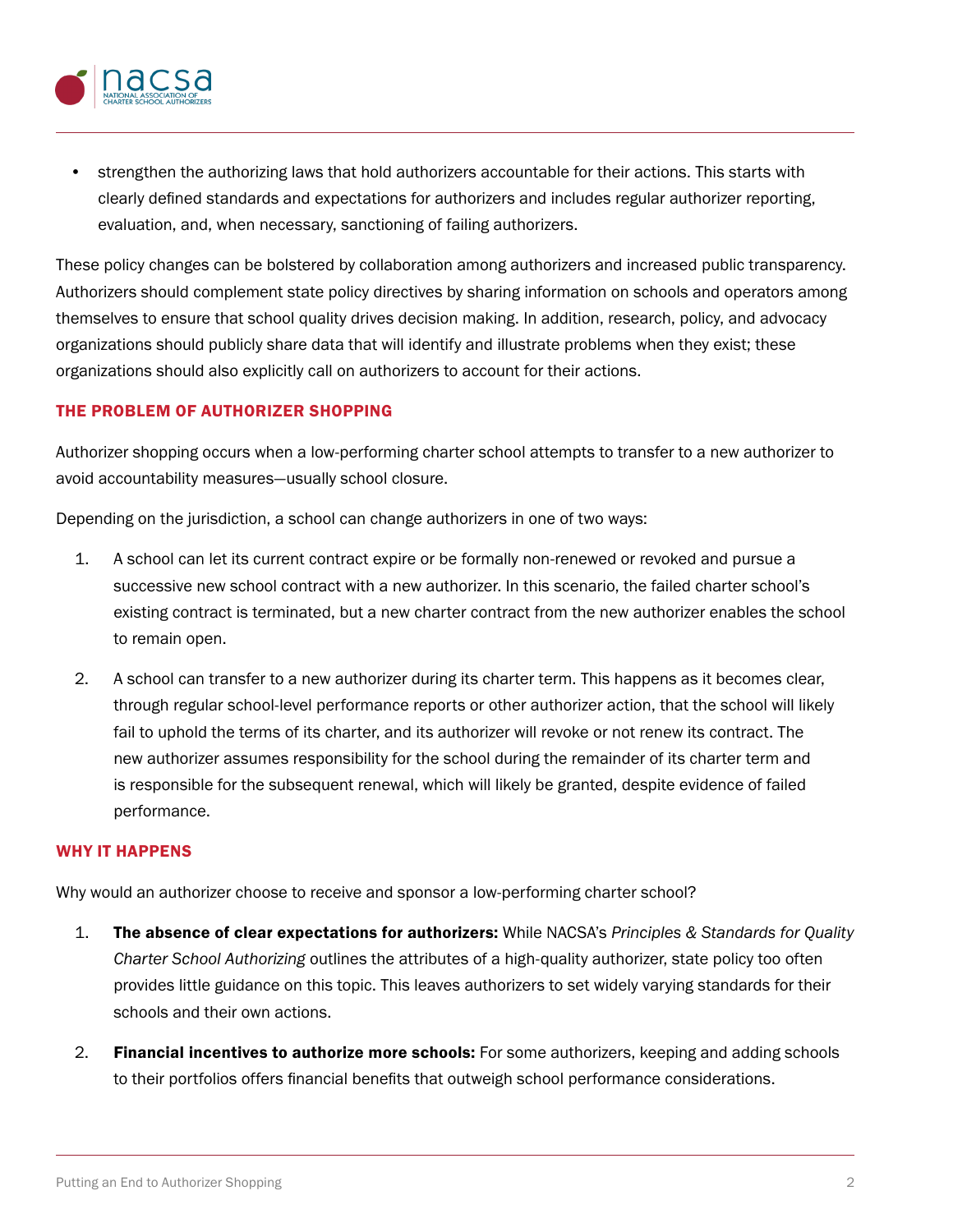

- Providing services: Evidence suggests that a small number of organizations enter authorizing to make money. In these instances, the authorizer can generate large sums of money, not through authorizing activities, but by selling services to the schools it authorizes.
- **Operating at scale:** Authorizers often receive little state funding to operate, and therefore fund their operating expenses by charging charter schools a fee, often between one and three percent of the school's per-pupil funding. Consequently, the authorizer must sponsor some minimum number of schools to keep even one dedicated staff person on payroll. Particularly in the absence of authorizer accountability, some authorizers may choose to expand their portfolio size to meet the goal of financial solvency, even at the expense of school quality.
- 3. Lack of communication and collaboration among authorizers: In many states, authorizers do not communicate regularly with one another. They have no mechanism for sharing information about a school that is shopping for a new authorizer and no system for addressing and assessing school transfers.

#### FACTORS IN STATE LAW ENABLE AUTHORIZER SHOPPING

Misguided motivations may encourage authorizer shopping, but components of state laws make it possible.

Legislative loopholes: In some states, loopholes in the charter law allow schools that are non-renewed to make small changes and re-open as "new" schools. For example, in Ohio, several schools reopened after closure without making substantial changes. Changes in Ohio law now make this more difficult, but ultimately, the authorizer always has the responsibility to determine if a school is in fact "new" or not.

Unrestricted transfers: When charter schools were created, few state laws contemplated the possibility of a school transferring between authorizers. By default, this often leads to a permissive transferring environment where individual authorizers are left to create their own disparate practices as the need arises. One easy fix for authorizer shopping would be to prohibit schools from transferring authorizers altogether. However, there are limited, valid reasons—unrelated to non-renewal or revocation—for a charter school to seek a new authorizer. For example, when an authorizing entity decides to close its authorizing office, as was the result of 2009 legislation in Minnesota, those "orphaned" schools needed to find a new authorizer. Schools may also seek to transfer to a district authorizer that can offer a subsidized facility.

Growth in the number of authorizers: Finally, as the number of authorizers in some states grows, the potential for a low-performing charter school to find another sponsor has also increased. The existence of multiple authorizers supports quality growth, because it allows for a check on the possibility that a lone authorizer would become hostile to charters or develop undesirable behaviors over time. However, the presence of more authorizers also creates more opportunity for a low-performing school to authorizer shop, especially if it is in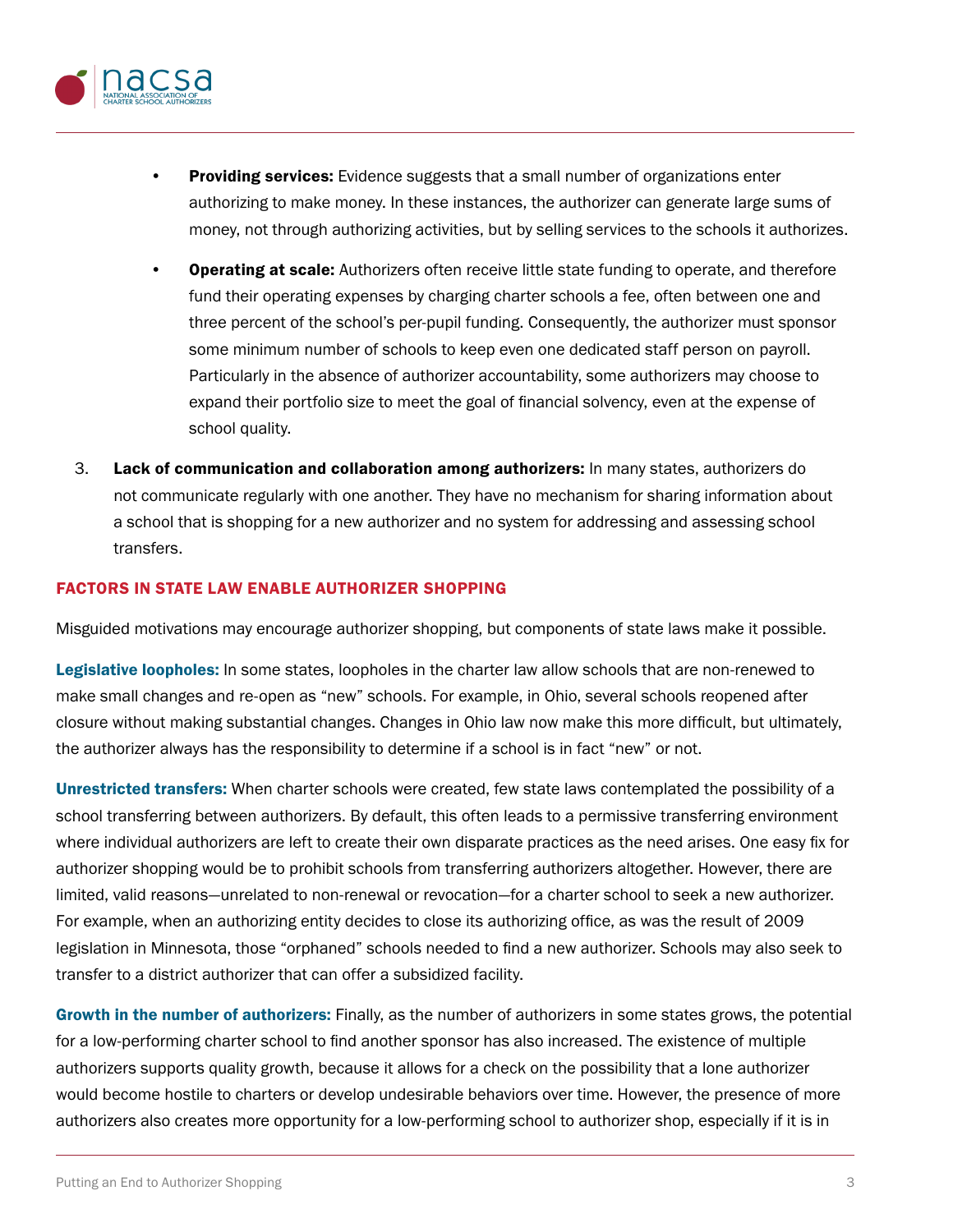

the authorizer's interest. In the absence of clear expectations or accountability for authorizers, the growth in the number of authorizers can allow for more low-quality authorizers to enter the market. A smaller authorizer overseeing just one or two schools is much more likely to allow a low-performing school to join its portfolio, compared to a larger, more established (and often more thoughtful) authorizer.

#### PREVENTING AUTHORIZER SHOPPING WITH STATE POLICY

No single policy is likely to curb authorizer shopping entirely. Rather, a combination of legislative actions governing authorizers and charter schools is needed. It is often much easier to implement these policies in states establishing new charter laws, before authorizer shopping becomes an issue, than after the fact.

#### Start with State Policy

Policies that aim to tackle authorizing shopping directly and those that strengthen authorizing more generally are both crucial parts of the solution.

In states considering the addition of new authorizers, these policies should be established in the same legislation that creates these new authorizers, to stop authorizer shopping before it ever starts. In addition, new laws should address any potential loopholes in the state's existing charter laws, such as clearly defining what constitutes a "new" school and restricting the amount of money that authorizers can receive for services rendered.

- 1. Explicitly regulate school transfer and closed schools. Several states' laws explicitly block authorizer shopping. These concepts can be applied to states where authorizer shopping is occurring as well as states where authorizing shopping could arise with the creation of additional authorizers. These laws:
	- Limit the conditions for transferring authorizers. States can require a third-party approval for transfer (such as from the Department of Education) or prohibit or impose conditions on the transfer of chronically low-performing schools. For example, Minnesota law requires that both the incoming and outgoing authorizers must grant approval, or the transfer cannot take place.
	- Make closure the default action for chronically low-performing schools. Default closure laws ensure that chronically low-performing charter schools are closed, absent extenuating circumstances identified by their authorizer. In addition, laws should ensure that schools closed for performance remain closed and prohibit authorizers from authorizing schools that have been closed.
	- Identify an entity to handle exceptions. Extenuating circumstances can arise and state policy should identify which entity can determine if a legitimate exception needs to be made. For example, Indiana law requires any non-renewed school to submit a proposal to the state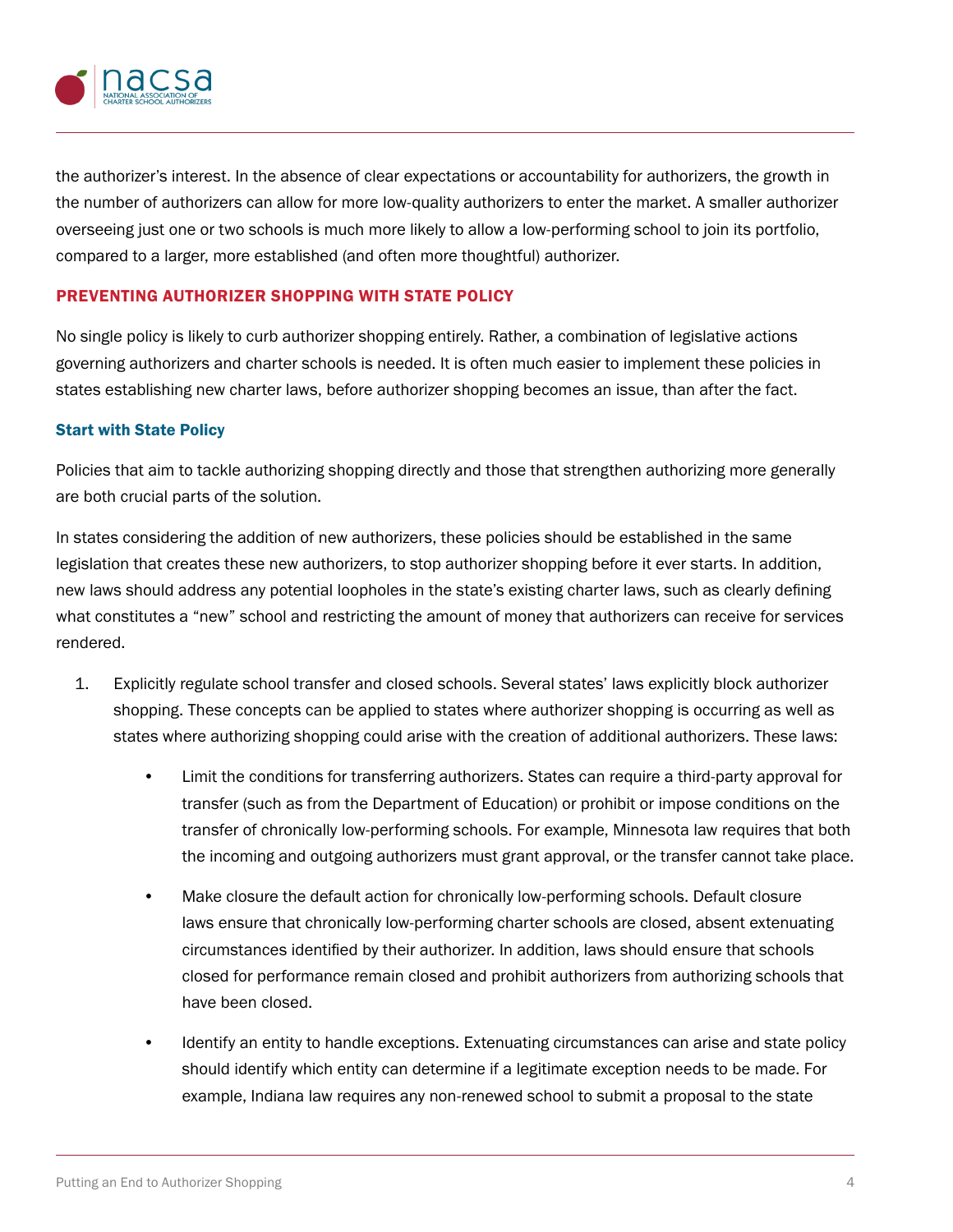

board describing how it will address its deficiencies. A new authorizer can sponsor the school only if the state board approves the proposal.

- 2. Set and support minimum performance standards for authorizers while practicing authorizer accountability. Good authorizing policies can also address many of the misguided motivations for authorizer shopping described earlier. The following policies prevent shopping by setting a minimum floor for authorizing actions and establish basic authorizer accountability:
	- Adopt standards for charter school authorizing, such as NACSA's *Principles & Standards for Quality Charter School Authorizing*, to create universal expectations for authorizer practices.
	- Evaluate authorizers on how well they meet those expectations for authorizer practice.
	- Require authorizers to publicly report on the academic, fiscal, and operational health of schools in their portfolios.
	- Set clear expectations for how and when the state will hold authorizers accountable for both the performance of schools in their portfolios and for authorizer actions.
	- Empower the state to act if an authorizer fails to meet those expectations for portfolio or authorizer performance, including sanctions on or closing the authorizer, if need be.
	- Fund authorizers in a way that minimizes incentives to approve or renew low-performing schools. For example, Florida, Minnesota, New Hampshire, and Utah utilize performancebased funding for the virtual charter schools in their states. By requiring evidence that the schools have made progress before paying schools in full, the policies help prevent the growth and expansion of any virtual schools that aren't meeting the needs of students.

#### ADDITIONAL WAYS TO HELP PREVENT AUTHORIZER SHOPPING

#### Complement Policies with Industry Collaboration

These legislative options work best when authorizers complement those efforts through cooperation and collaboration.

In Indiana, the three largest authorizers meet regularly to discuss shared challenges and brainstorm possible solutions. In addition, when any authorizer denies a charter application or non-renews a school, it shares data and discuss its decision. As a result, authorizer shopping among these large authorizers has been significantly reduced.

Of course, willing authorizers can self-regulate through authorizer cooperation and communication, but it is often authorizers outside of these groups that will accept a low-performing school into its portfolio. That is why